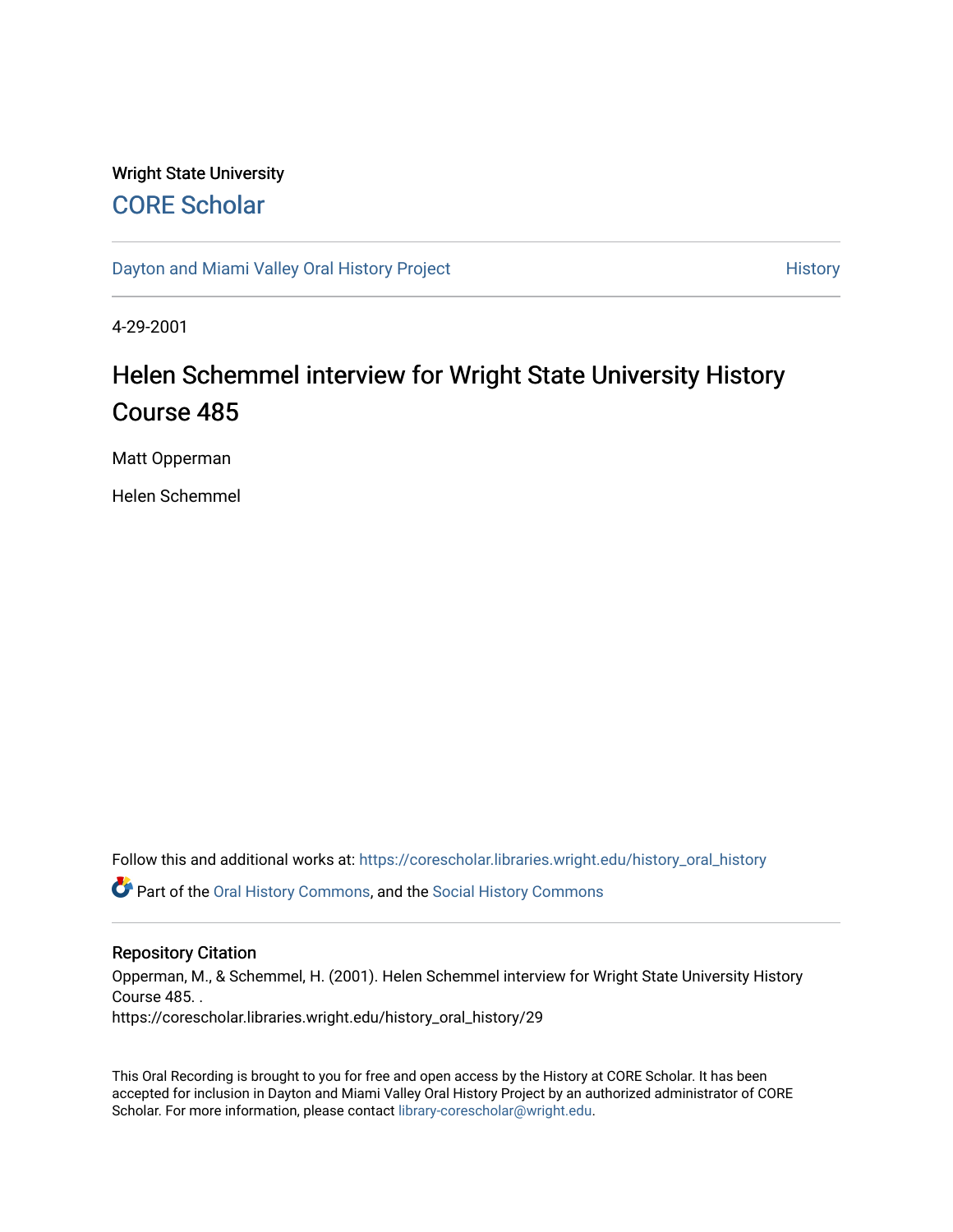Matt Opperman HST-485 April 29, 2001

#### Introduction

The person that I chose to interview was my great-grandmother, Helen Schemmel. The interview took place in Minster, Ohio at the home of my great grandmother. She was a young adult during the height of the great depression, and a wife and mother during the Second World War. It is during this time period that the interview focuses on. She tells her stories about what it was like growing up in these times and some of the hardships that people faced.

During the interview she made many references to the fact that people that lived during this time learned the value of a dollar, and were not frugal with their money. She talked about how people planted their own gardens and learned to be self sufficient, because they did not have the money to buy the food at the store. We also spent some talking about the politics of the time and the presidency of Franklin D. Roosevelt, including the programs he established and the various tactics he employed to tum the country around. Entertainment was also different during this time period, and Helen Schemmel told some interesting stories about what teenagers would do back then for entertainment. It was not too dissimilar to what teens do now, but at a very different cost.

The Second World War was also a time period I chose to focus on during this interview. We talked about how the war effort helped out the struggling economy, and how thousands of people suddenly had work. There were also hardships at home during the war. Most ofthe food that people bought was rationed out, and you needed stamps to obtain certain things such as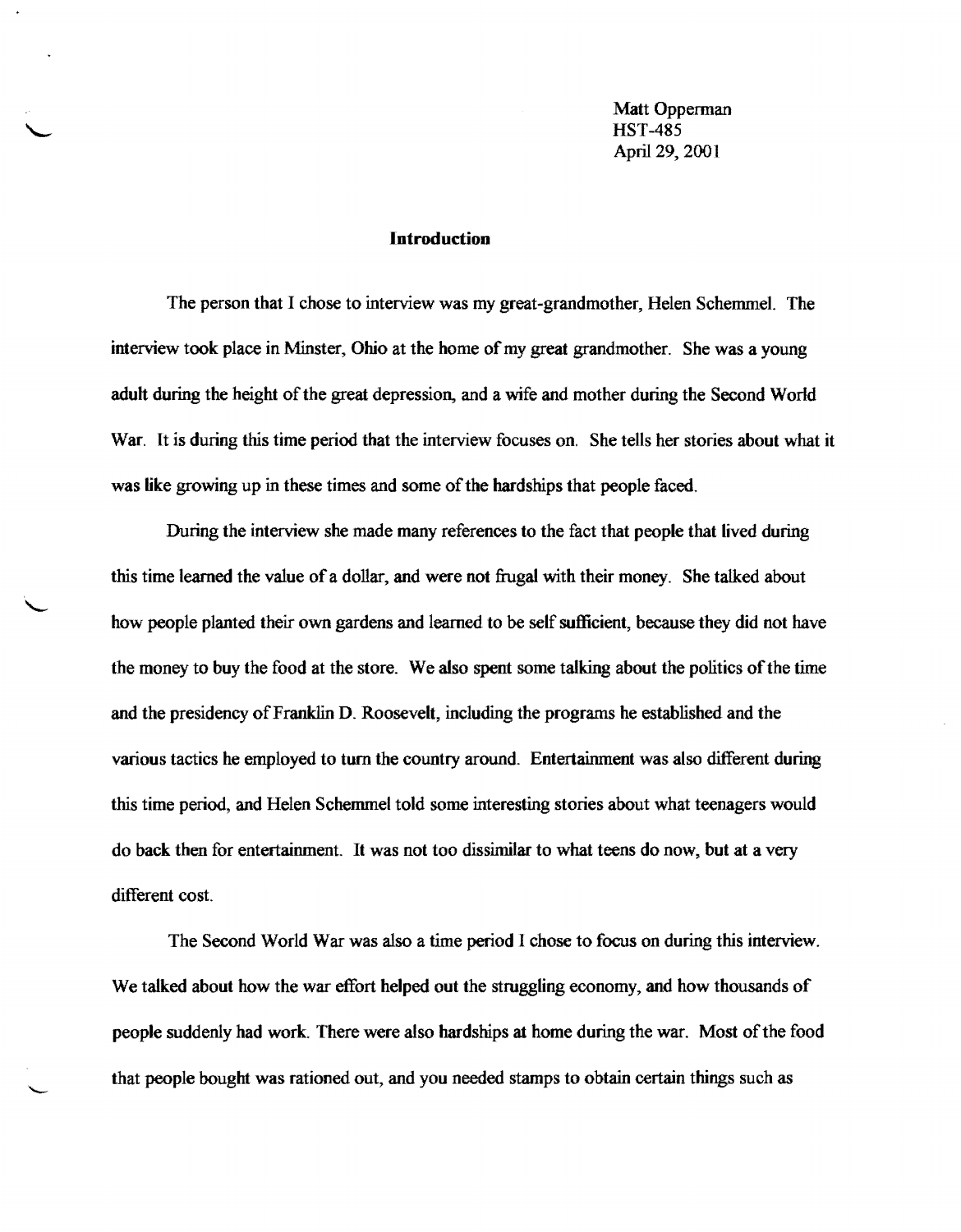sugar, flour, and even shoes. She also talked about how neighbors would trade these ration stamps for items that they needed. For instance, if you needed shoes but not sugar, you would trade the sugar stamps with a neighbor who didn't need their shoe stamps.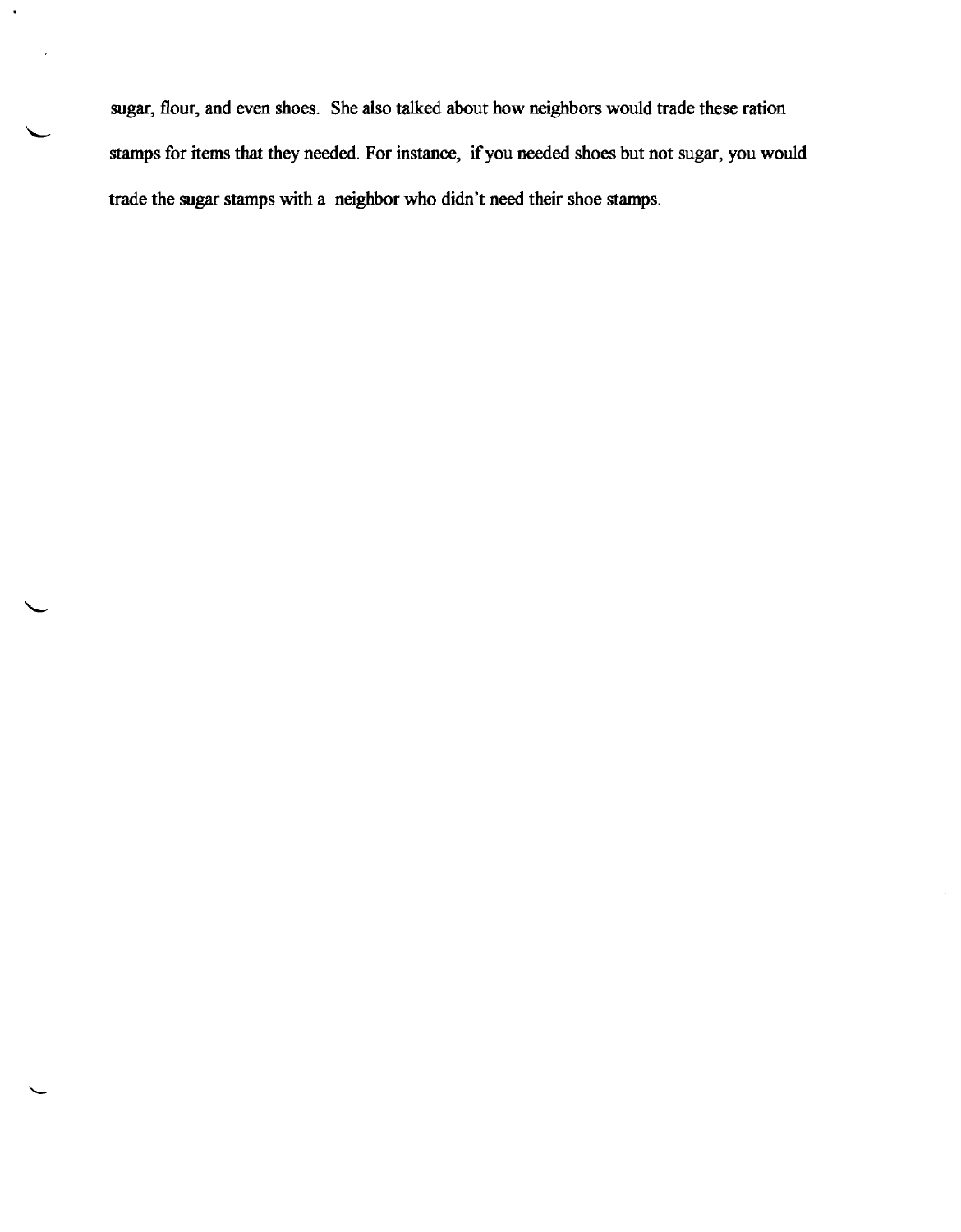*Matt Opperman HST-485 April* 29, *2001* 

*{OI2}, Matt Opperman: It is April* 23 *at* 3:45 *pm andI am sitting here with my Great Gratldma, Helen Schemmel,* and*we are going to talk about the Depression. How old were* you *at the onset ofthe Depression?* 

She was born in 1913, which made her 15 years old at the onset of the Depression. Her family did go through the hardships that some families did. However they were not wealthy, and had to make some sacrifices.

*{097}, MO: Now, didyou* know *of*any*families that were going through hard times?* 

There were some families around here area that needed help and they received it, but for the most part the real hardships were felt further west.

*{I*32 }, *MO: So, it was more towards the west where it wasfelt more?* 

She affirmed this assumption, and told of the dust storms they received out there. It was also during this question that she told of the bank closings.

 $\{206\}$ , MO: Now, were most of the people you knew in the farming or agricultural business?

There were some industry in the area, but for the most part the majority of the population were farmers.

*{240}. MO: Was FDR well received by everyone?* 

President Roosevelt was well received by everyone she knew. She talked very approvingly about the President, and credited him with turning around the country.

{286}. *MO: Didyou have a radio back then?* 

They did have a radio, and they would listen to it every night. This was one ofthe main ways of receiving news.

*{307}•.MO: Did*you *listen to the Fireside Chats?* 

She does remember the chats. However she said that she was to young to care much about them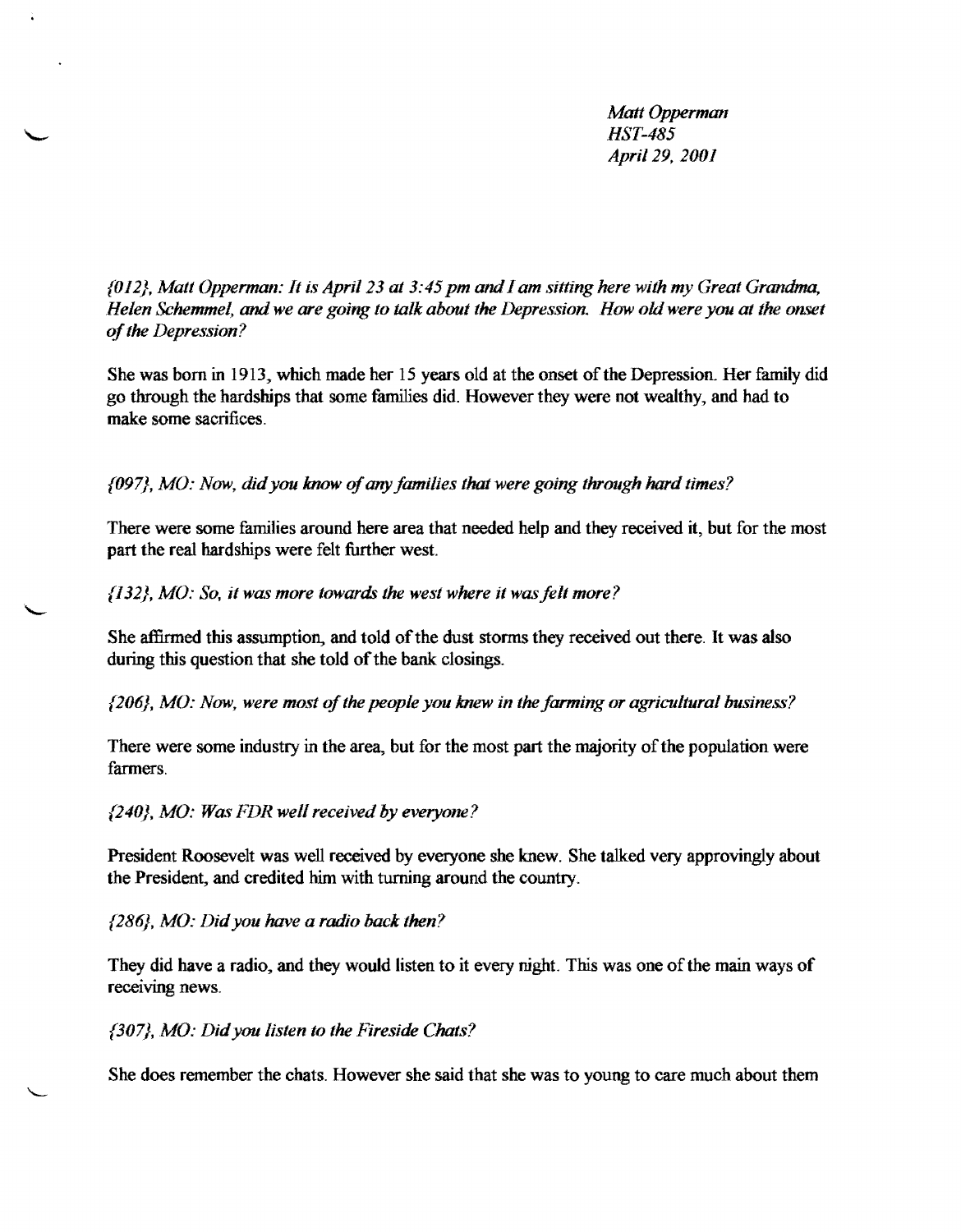at the time.

{314}, MO: What would you do for entertainment when you were young?

As kids they would often make their own entertainment. The movie theater was also a popular place.

### {339}, *MO: Was there much crime back then?*

There was some crime, due to the depression people did have things, so they would steal them. She said there is far more crime now though.

# {372}, *MO: What would*you *do when*you *were a teenager that would differ from what teenager's do now?*

As a teen she would often go to the movies, and then to get a sandwich and beverage. The price of entertainment was also different during this time period. She told of what a typical date would cost back then.

# {446}, *MO: Not too manypeople did that did they?*

This was a spontaneous question, that arose after she told of how her and her husband bulit a new house during the height of the depression.

# {465}, *MO:* Do *you remember how the war helped the economy?*

Ifa man had a business that was essential to the public he was often spared by the draft board. He would not have to go to war. She also talked about the rationing of goods.

# *{502}. MO: How did they ration the goods you received?*

The rationing of goods was done by books of stamps. Each family had an allotted set of good they could buy. and when that supply ran out that was all you received.

# {552}, *MO: During the war, wouldmore people listen to the radio for update on* the *war?*

She said they would, but you did not receive the news as quickly as you do now. The newspapers would often run extras as soon as an important event took place.

{585}, *MO: Was there a large movement among the population to rally around the flag?* 

Yes there was a certain loyalty that everyone felt towards the war effort.

{594}, *MO: Didyou experience any skepticism about being a German-American?*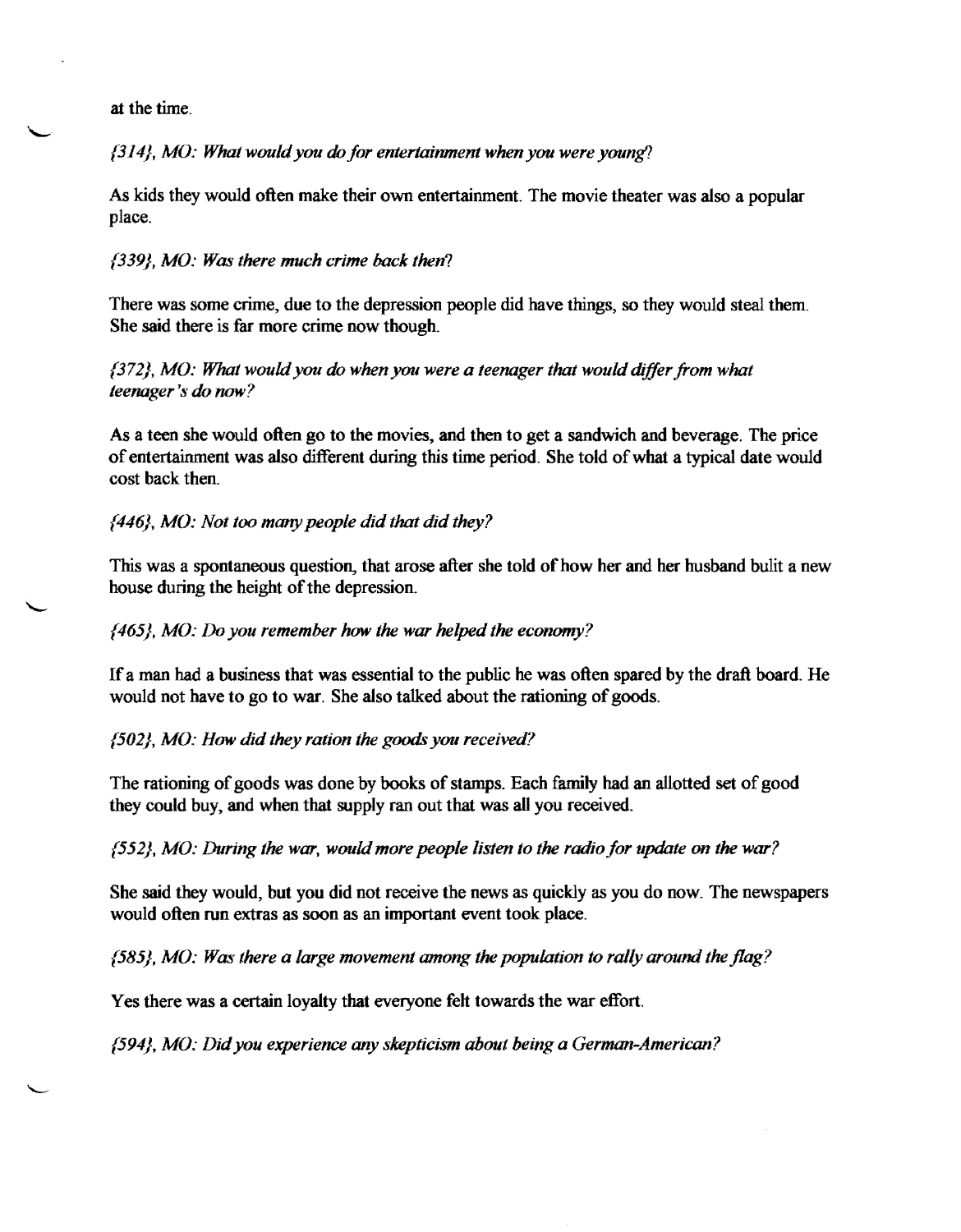Even though she grew up around people of all German decent. She never experienced skepticism about being a person of German decent.

{619}, *MO: Now, how do you look back* at *this time period?* 

She felt she learned the value of a dollar during this time, and the need for a good work ethic.

*{660}, MO: What positives do you thing your generation took out C!fthis time period?* 

They learned the value of money. The basic reasoning that you don't have enough money to buy then wait until you do.

{697}, *MO: Do you think this Country will ever see the things you generation went through again?* 

Much concern was expressed over this question. She felt that people today do not have what it takes to make through a depression.

{716}, *MO: Is there anything else you wam to* add *to this interview?* 

The period from 1900-2000 there was more progress during this time than any other time period in history. She also talked about the invention of the automobile and how different it was back then compared to today.

{799}, *MO: Alright then, we are going to wrap this interview up. Thanks/or taking the time to talk to me Grandma.*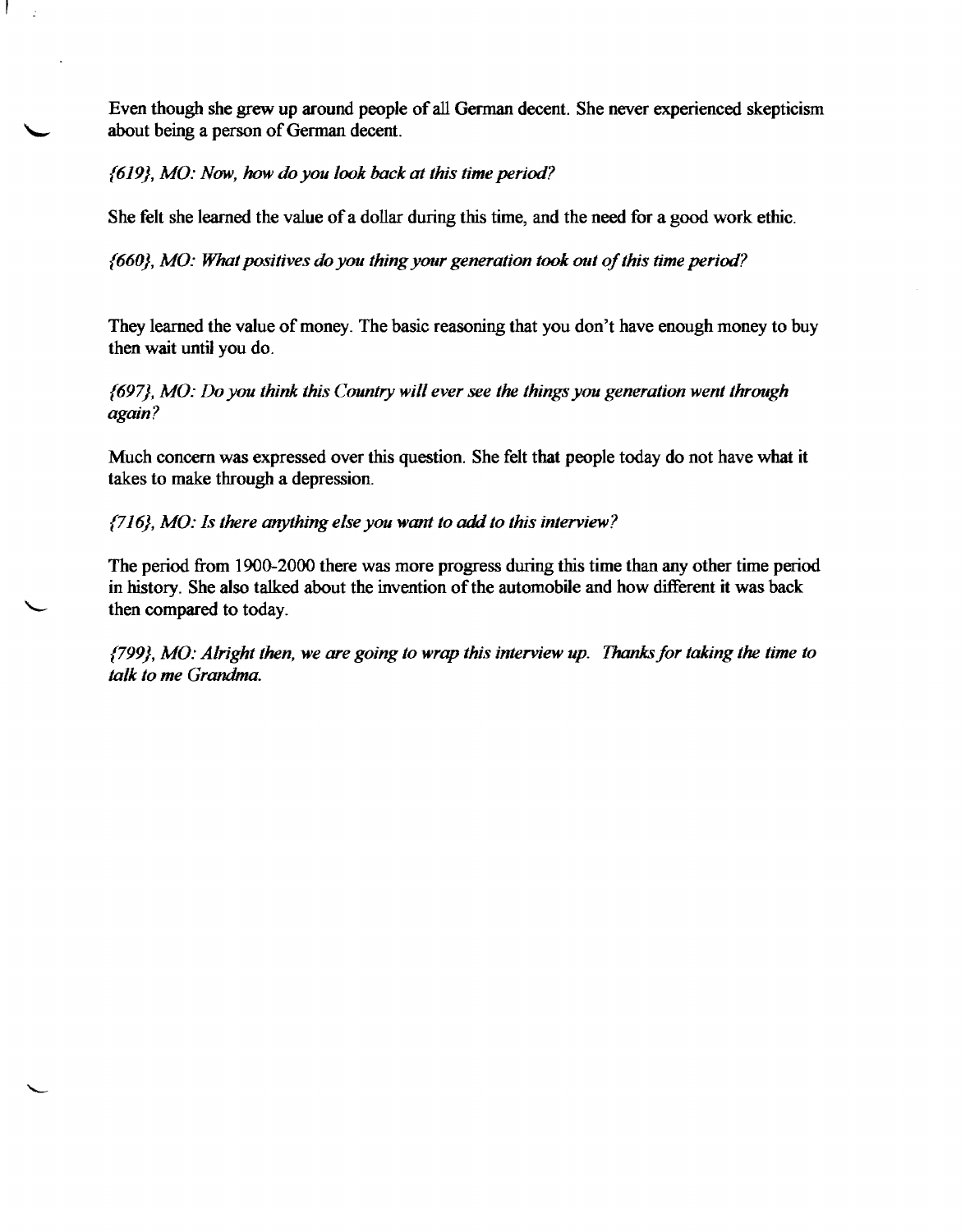Helen Schemmel Interviewed by Matt Opperman April 23, 2001 At the Schemmel residence in Minster, Ohio

# *{OI2}, Matt Opperman: It is April* 23 *at 3:45pm andI am sitting herewith my Great Grandma, Helen &hemmel, and we are going to talk about the Depression How oldwere you at the onset*  of the Depression?

Helen Schemmel: In 1929 the Depression started and I would have been 15 years old, I was born in 1913. The Depression affected an awful lot of people as far as we were concerned. My mother and dad, they were both hard workers, knew how to stretch a nickel. In those days, we used to have the nickels with the Indian head on one side and the buffalo on the other side and my parents would say that you would have to squeeze the nickel until you heard the buffalo holler. My dad and mom were both born in 1887 and were married in 1910. My dad had ajob at Klipstein Lumber Company in Sydney, Ohio. He made nine dollars a week After a couple of years he was able to built a house. Of course he worked with lumber and was a fairly good carpenter and he had a regular carpenter with him. The house that he built cost him \$900. You ought to see it today. It is not a bad house. Of course in those days you didn't have indoor plumbing but after a while, as time went on, he added that stuff to it. After my dad had finished this house, he had received the opportunity to sell it and make money on it. He then built another one. Now, in 1920, we had lived at the edge of Sydney, near the fairgrounds. We lived on Highland Ave and our back yard was all county and my dad had bought 3 acres there and had 5 lots that all faced on Highland Ave. He built one house and sold it. We also ended up selling our house on Lynn Street so he built another house. Over a period of a couple of years I can't remember how many houses we lived in. He built one house and we never even got a chance to live in it because he sold it the next week. He made good money on it. In those days, if you made \$1,000 to \$2,000 profit you were doing good. Both of my parents were good managers. As far as the Depression goes you mentioned something about people making sacrifices. We never thought it was a sacrifice. We never felt deprived. Like at Christmas, you got one gift. One year, I was about nine, I got a little sewing box. Of course in those days oranges were luxuries and now everything is year round. In those days, if you didn't get oranges at Christmas you were poor. I got one nice gift when I was ten, a camera. It was a brownie camera and I was so proud ofit. It still takes good pictures today. No, we never felt deprived or anything. I guess we didn't expect too much. Since you didn't know about the other things you didn't have a chance to feel deprived.

#### *{097}, MO: Now, didyou know ofanyfamilies that were going through hard times?*

HS: Well, actually you got what you needed at the top of the list and anything else you wanted you had to wait until you saved some of those buffalo nickels. You knew you had to save ahead in order to get what you wanted. But in 1929 , when the stock market crashed, they fonned committees. That way people didn't have to live without things. You could get your food by people who donated it. I remember one time there was 2,000 pounds of carp from Lake St.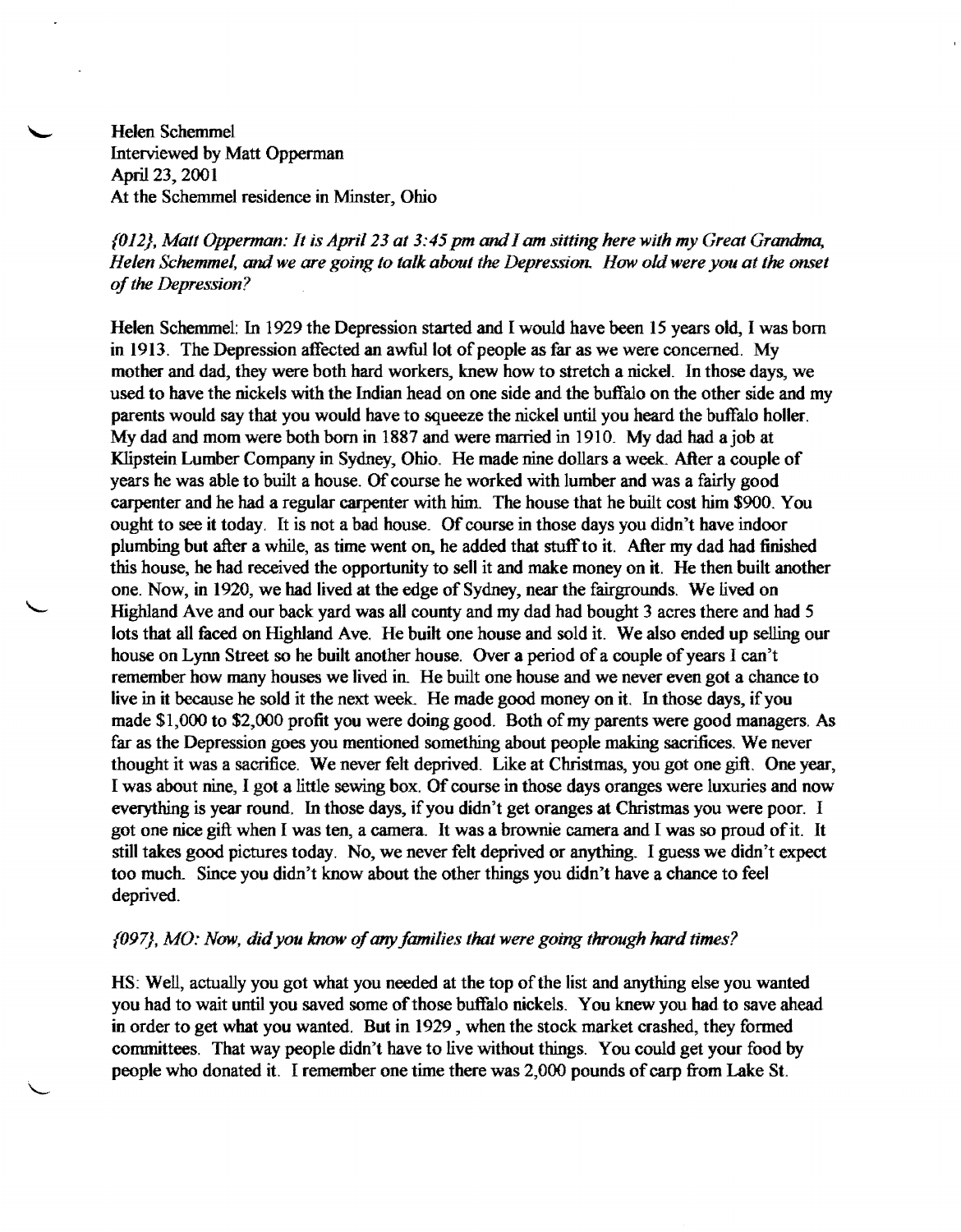Mary's that was sent to Sydney for the food program. People would get free food. Of course we never got any of it. Everyone had their own garden too. Chicken now a days is an everyday occurrence, but in those days ifyou had chicken on Sunday, it was a luxury. You made due. We didn't feel the Depression too much, but like I said, you made due with what you had and you didn't expect too much.

#### *{132}, MO: So, it was more towards the west where it was felt more?*

HS: Yeah, out west they had those dust storms. If you have ever seen the Beverly Hillbillies on T.V., that is like the way it was. People would load up all of their belongings and head out. A lot of people lost their farms. Then, in 1929, the stock market crashed and the banks began to take homes over and a lot of people lost their homes. In a way I guess we were kind of lucky because we didn't have any money in the bank to lose, but a lot of people did. In fact, my grandmother had sold their farm in Delphos and moved to town. Evidentially they must have put everything in one bank, and the bank closed and they lost everything. So, grandma had caught a hard time getting along. You had to take any kind of job that you could get. For a lot of people it was hard. Your great Grandpa and I were married during the depression. We were married in the thirties and the depression was still going on, but your grandpa and his brother were in the dairy business. So, we had milk and all of the ice cream you could eat. The only thing we noticed from it was people didn't pay their milk bills and I still think, to this day, there are outstanding milk bills. During this time you would find more empty houses since many people had lost their homes or couldn't pay the rent. Families would move in together. Parents would move in with their children or vice versa. It was an all together different life back then. I don't know how people expect for things to be given to them now a days. I remember one lady that deposited \$2,000 into the bank the day before it went under. No one said a word to her that the next day the bank was going under. She ended up losing all of her money. At that time, \$2,000 was a lot of money. A lot of people were also taking cuts in their salaries, up to  $1/3$  of a cut, rather than losing their jobs.

#### *{206}. MO: Now, were most ofthe people you knew in the farming or agricultural business?*

HS: In Sydney, there was Monarch, where they made pots and when the war started that really shot that business up. But, the farmers were hit the hardest. I remember that you could buy a whole hog for five dollars and have it butchered. Hoover was in office then and when he ran for reelection he promised a chicken in every pot and a car in every garage, but everything was just the opposite. When Roosevelt was elected, of course he was in office for 12 years, he really turned the country around. He started different programs and started the NRA and put ceilings on rents and wages.

#### *{240}. MO: Was FDR wellreceived by everyone?*

HS: Oh yeah, he turned the country around, gradually he turned the country around. The bridges that were built they all had W.P.A. written on them. They were built during the depression. Then, in Sydney, they had CC Camps. These camps were occupied by young fellows that you had to enlist. They weren't paid much and the would go and help farmers. The way I knew about that is because grandpa would deliver milk to these camps. He said they ate pretty good. These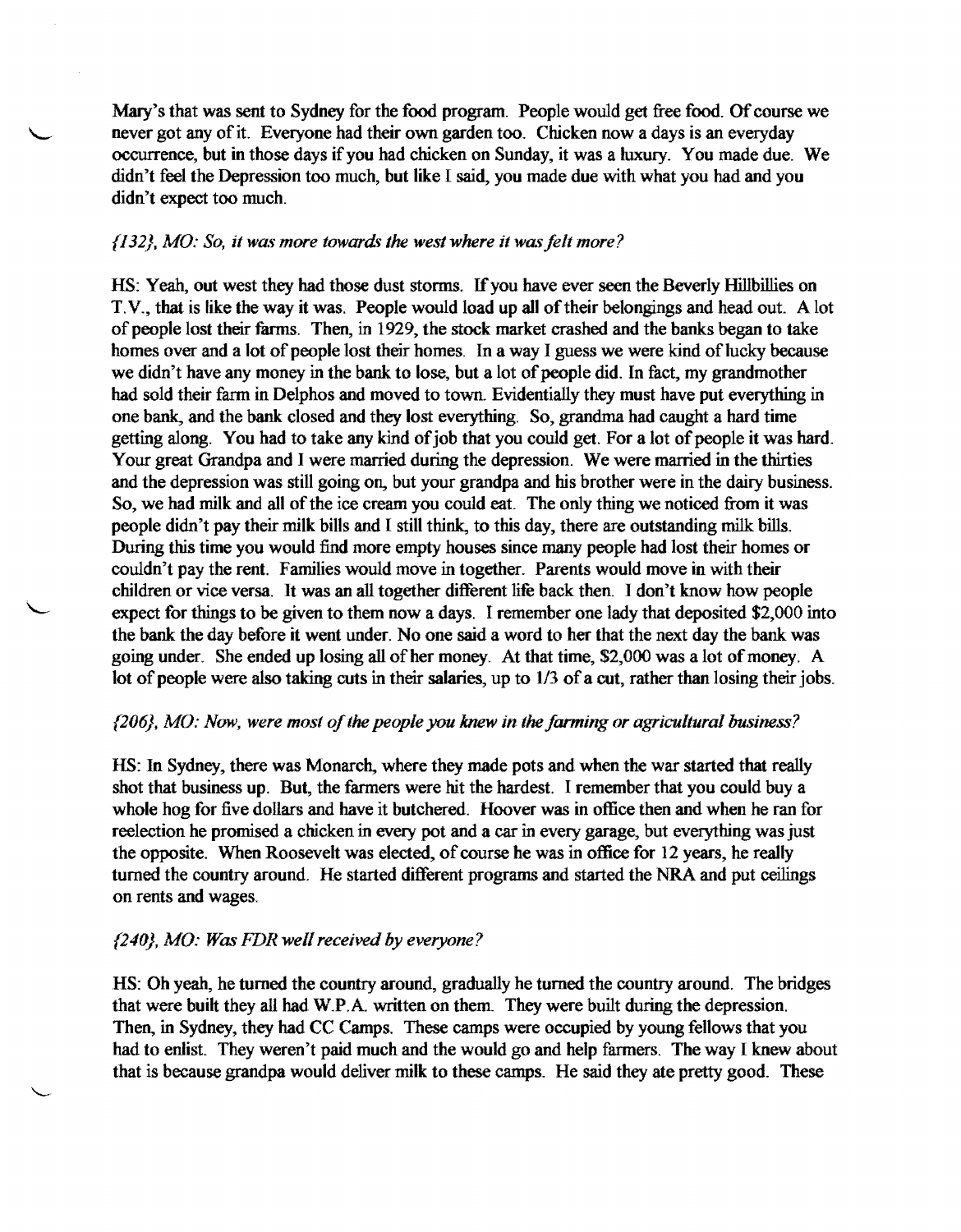camps were set up and they were put to work on the roads and any work that needed done. Later on, they were moved out west. They were paid thirty dollars a month and twenty five was sent back home to their families. They lived on that extra five dollars. Well, there were no jobs for anybody and that is what they did.

#### {286}, *MO: Didyou have a radio back then?*

HS: We had a very big console radio. We would listen to Amos and Andy every night. When I got married we just had a small radio then.

# *{307}, MO: Didyou listen to the Fireside Chats?*

HS: Tell you the truth, back then I was not too interested to listen to those fireside chats. You know, at that time you were not too interested, but I do remember them.

#### {314}, *MO:* What *wouldyou do for entertainment when you were young?*

HS: Well, when we were kids, we made our own entertainment. We had three acres in the back of the house and we had our own ball team and we would play in the street because there was no traffic. Every night the gang would meet in the street. You couldn't do that now. Even when it became winter time, of course Sydney had big hills, a couple of blocks from where we lived, there were real steep hills, and we would go down one side and up the other. We always looked forward to snow. The police would rope off from the top of one hill to the top of another. No cars were allowed to go through there. And we had the movie theater.

#### {339}, *MO: Was there much crime back then?*

HS: I remember this one time, I was only in my teens. There was this family that lived a couple of streets from us and the husband came home one night and tried to kill the whole family. I don't know what the reason was. I thing they were in the process of getting a divorce. The youngest one, the baby, was in the cradle yet and he really beat them up, none of them died, but he really beat them up. One had to have a plate put in he head. The oldest girl was his favorite and he told her we will go out behind the woodshed and die together and there was this vacant lot next to their house. Well, the went outside and somehow or another she got away from him. Well, he got a lifetime in the penitentiary. They didn't drag things out like they do now. But, anyway, he came back to the house after the police came and cut his own throat and the police had to carry out the victims and step over his body. He lived through it, but I will never forget that. During the depression, there was a lot of break-ins. If the burgular's would get six or seven dollars, they were happy. People didn't have money so they would break in and take things.

# {372}, MO: What would you do when you were a teenager that would differ from what *teenager* '8 *do now?*

HS: Well, not everyone had cars back then. My dad bought his first car in 1923. We were not allowed to drive the car. Some kids could borrow the car though and would drive to Piqua to the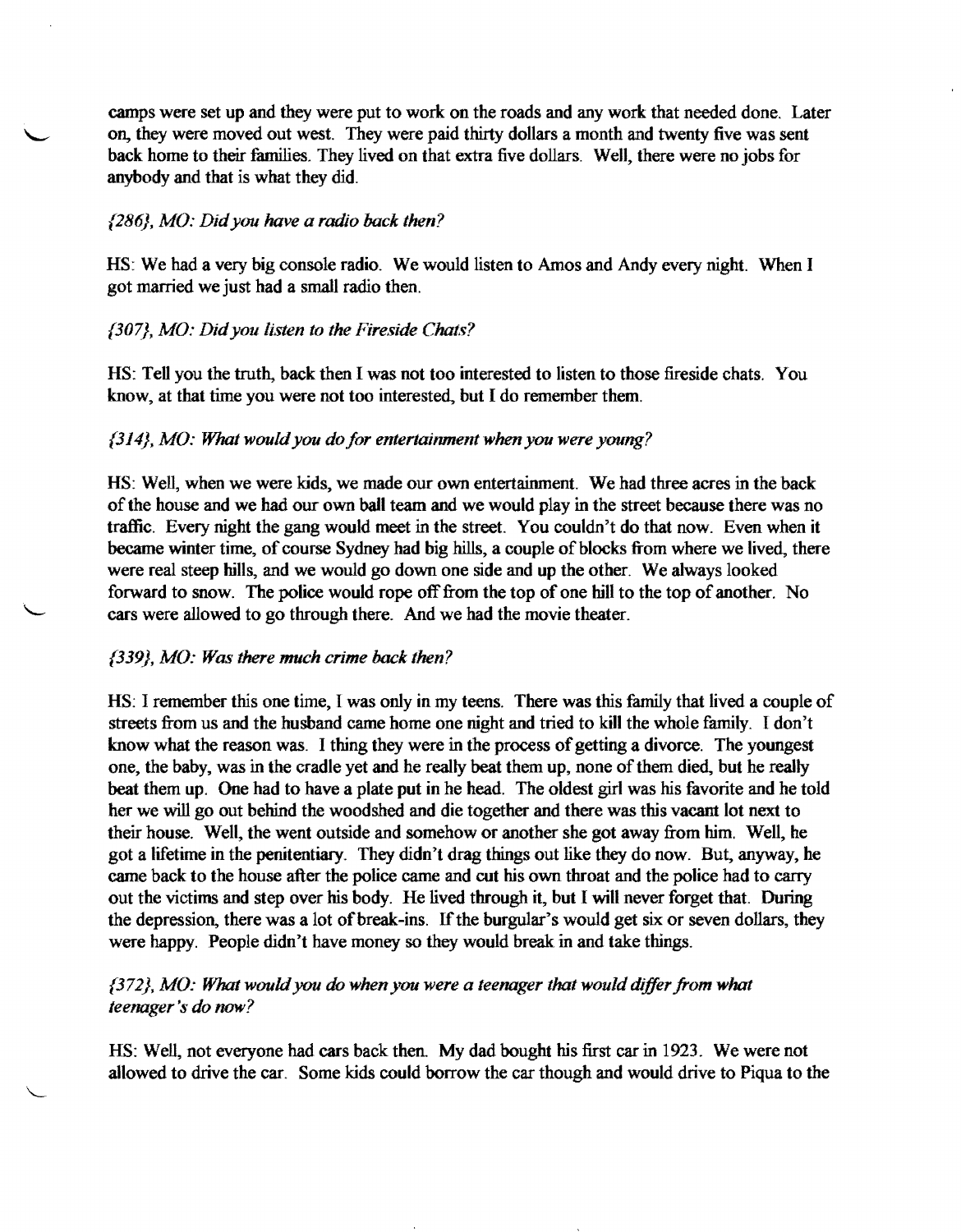movies or go to Avon Lake and Evergreen Lake. They would have swimming and dancing at these places. We never had Kings Island or anything like that, but we did have Russel's Point. That was a nice amusement park with the rides and dances. But, otherwise we would have parties at different places. Now I don't know what it would cost nowadays, for a date, but when I dated, we would go to the movies. It would cost you twenty five cents per person so, for a couple, it would be fifty cents. Afterwards, we would go to the Spot Restaurant in Sydney and get the best hot ham sandwiches for ten cents a piece. A cup of coffee or drink were five cents a piece. So, there you had the whole date for under one dollar. Gas was also twenty five cents per gallon. I remember this one time this one gal ran out of gas and pulled into the filling station and she had twenty five cents and got one gallon of gas. Can you imagine someone getting a gallon of gas for twenty five cents now? Now, when we were married Grandpa had a new car with one payment left. We rented a five bedroom house for eighteen dollars a month. We made about twenty dollars a week so rent was one weeks work. We were careful with our money and counted our nickels and dimes. We were married for seven years and then during the height of the depression we built a new house.

#### (446). *MO: Not too manypeople did that did they?*

HS: No, not too many. I think it was the only house going up in Sydney. But my dad gave us the lot and we didn't even ask for it. There was a house up the street and they were asking \$4,500 for it. We built a new house for \$500 more. But, like I said, my dad gave us the lot and only charged us 2% interest. If we weren't offered that lot we would have never built a house. So, that's how we built a house during the depression.

#### (465). *MO: Do you remember* how *the war helped the economy?*

HS: Now the men that had families, or had a business that was necessary to the public, like our dairy, that kept them out of the war. Our oldest son Ron, he had to go, but that's when the war was being fought in Japan and he was stationed in Germany for two years. Now, the war was hard on people too. Like I say, everything was rationed, Like sugar and shoes. You had to have your coupons. Ifyour kids needed new shoes you would put card board in the soles until you could get new shoes. I think a lot of kids went barefoot.

#### *(502). MO: How did they ration the goods* you *received?*

HS: Well, you got your book of stamps, you had to register for them. For each member of your family you got more stamps. So, if you had a large family you got more stamps. Neighbors would trade stamps. Say for instance sugar. If you didn't need the sugar you would trade it to another family say for shoes. Your gasoline was rationed, you watched where you went. I mean you didn't go somewhere and let the car run. A lot of people would make their own goods like bread and such. There were companies like Monarch that made war materials and Wagner Ware, in Sydney, made cooking ware. They would make these cast iron skillets out of aluminum until things were over and then they went back into their normal product line. People would save tin cans and cut the top and bottom off and smash them and they would have drives for tin cans to help the war effort. You would also save your tin foil and roll it into big balls and they would also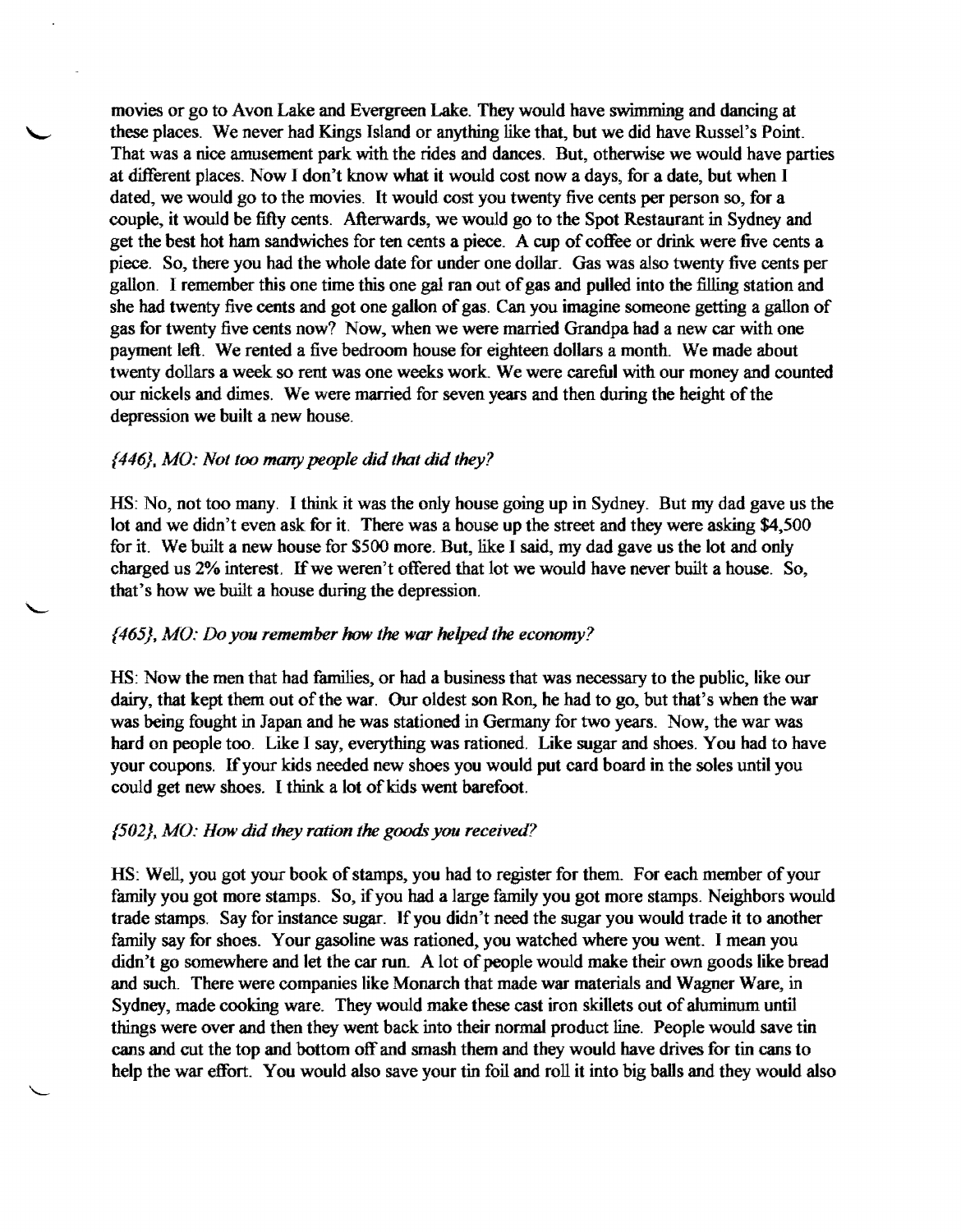collect that. You also learn to do without certain things and to conserve because when your stamps were gone - that was it.

# {552}, *MO: During the war, wuuld more people listen to the radio for update on the war?*

HS: Well, they wouldn't broadcast things like they do now. Now something happens and ten minutes later you have it on TV. You got the news over the radio, but nothing like it is now a days. In fact, they tell too much now a days. But the radio and the newspaper were the only source of news. I remember when I was a kid the Sydney Daily News. The Ohio State Penitentiary had a fire and the newspaper, no matter what time of the night it was, would come out with a special edition and the paperboy would be out at midnight or two o'clock at night yelling "Extra! Extra!" while running down the street. Everyone would get up and go buy a paper. That's how you got a lot of your news.

# {585}, *MO: Was there a large movement among the population to rally around the flag?*

HS: To a certain extent. You know your loyalty was there. They had rally's and people would go and march. I can't say I was ever involved in any of that, but they did have stuff like that.

# {594}, *MO: Didyou experience any skepticism about being a German-American?*

HS: Well, an awful lot of German people lived around here. They whole neighborhood and my parents would speak German. They only time they would speak German though, is when they talked about things is when they didn't want us kids to hear. But as far as people giving us a hard time because of our German descent, no, we never had a problem with that.

# {619}. *MO: Now, how do you look hack at this time period?*

HS: Like I said, we felt the depression, but we didn't expect that much. We didn't feel that we were under privileged doing without this or that. It was a fact of life you know. Now everyone wants to start at the top instead of starting at the bottom and working their way up. And that's what we did we would work our way up and gradually things would get a little bit better. If your expectations are not so high I guess it all works out. As far as looking back, I will be 88 in July, but I had a good life. I can't say I was ever denied anything. We just learned, if you want this, you cannot have that.

# *{660}. MO: What positives do*you *thingyuur generation took uut ofthis time period?*

HS: Well, I thing our generation learned the value of money. We didn't have credit cards and all that stuff. If you wanted something you saved your money first and then you bought it. If you wanted something, you planned ahead for it and saved your money and then go out and buy it. It's a lot cheaper to buy things that way than to pay interest on things. If you did buy on credit, you saved your money to pay it off right away. I think the people of our generation valued what we had more. Then that diminished over time, but some people still have those old fashioned ideas.